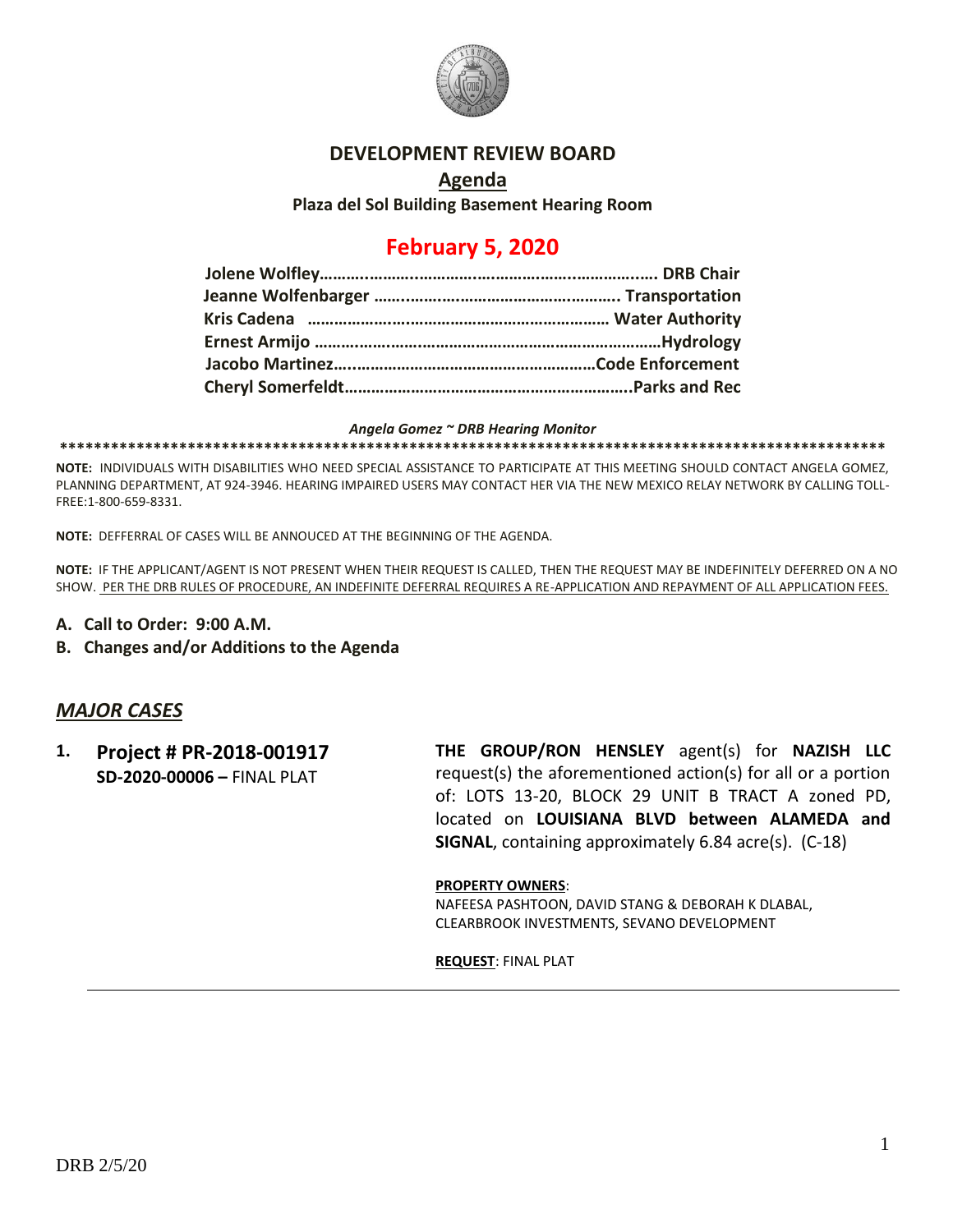| 2. | Project #PR-2019-001948<br>(1003612/1003523/1000599)<br>SD-2019-00006 - PRELIMINARY/FINAL<br><b>PLAT</b><br>SD-2019-00007 - VACATION OF PUBLIC<br><b>EASEMENT</b> | THE GROUP agent(s) for NAZISH LLC request(s) the<br>aforementioned action(s) for all or a portion of TRACT A<br>PLAT OF PRIMA ENTRADA, zoned PC, located on SONTERRO<br>AV NW, east of 98 <sup>TH</sup> ST NW and north of I-40, containing<br>approximately 0.71 acre(s). (H-9) [Deferred from 1/16/19, 4/17/19,<br>7/17/19, 11/6/19]                                                                                                                                                           |
|----|-------------------------------------------------------------------------------------------------------------------------------------------------------------------|--------------------------------------------------------------------------------------------------------------------------------------------------------------------------------------------------------------------------------------------------------------------------------------------------------------------------------------------------------------------------------------------------------------------------------------------------------------------------------------------------|
|    |                                                                                                                                                                   | <b>PROPERTY OWNERS: NAZISH LLC</b><br>REQUEST: VACATE A TEMP DRAINAGE EASEMENT AND REPLAT<br><b>EXISTING TRACT INTO 7 LOTS</b>                                                                                                                                                                                                                                                                                                                                                                   |
| 3. | Project #PR-2019-002277<br>(1002962)<br>SI-2019-00246 - SITE PLAN                                                                                                 | <b>RESPEC INC</b> agent(s) for <b>RAINBOW PASEO, LLC</b> request(s)<br>the aforementioned action(s) for all or a portion of TRACT A<br>PLAT OF TRACTS A, B AND C CANTATA AT THE TRAILS UNIT<br>2 (BEING A REPLAT OF TRACT OS-4 THE TRAILS UNIT 2 &<br>TRACT A TAOS AT THE TRAILS UNIT 2), zoned R-ML, located<br>on OAKRIDGE ST NW west of UNIVERSE BLVD NW,<br>containing approximately 3.26 acre(s). (C-9) [Deferred from<br>8/15/19, 10/9/19, 12/4/19]<br><b>PROPERTY OWNERS: RV LOOP LLC</b> |
|    |                                                                                                                                                                   | <b>REQUEST: 52 UNIT TOWNHOME DEVELOPMENT</b>                                                                                                                                                                                                                                                                                                                                                                                                                                                     |
| 4. | Project #PR-2019-002874<br>(1000771)<br>SD-2019-00172 - EXTENSION OF<br><b>INFRASTRUCTURE IMPROVEMENTS</b><br><b>AGREEMENT (IIA)</b>                              | ALLEN SIGMON REAL ESTATE GROUP, LLC request(s) the<br>aforementioned action(s) for all or a portion of TRACT C<br>PLAT OF TRACTS A, B & C COTTONWOOD POINTE, zoned<br>NR-BP, located at 9651 IRVING BLVD NW between IRVING<br>BLVD NW and EAGLE RANCH RD NW, containing<br>approximately 6.7675 acre(s). (B-13) [Deferred from 10/2/19,<br>10/16/19, 10/23/19, 12/4/19]                                                                                                                          |
|    |                                                                                                                                                                   | PROPERTY OWNERS: EAGLE VISTA LLC ATTN: BRAD B ALLEN<br><b>REQUEST: EXTENSION OF INFRASTRUCTURE IMPROVEMENTS</b><br>AGREEMENT                                                                                                                                                                                                                                                                                                                                                                     |
| 5. | Project # PR-2019-002333<br>(1003918)<br>SI-2019-00420 - SITE PLAN                                                                                                | DON BRIGGS PE, CFM agent(s) for JOHN LOWE request(s)<br>the aforementioned action(s) for all or a portion of: Lots<br>10A, 11A, 11B, and 12A, UNIT 1 PARADISE HILLS zoned MX-<br>L, located at 5520, 5516, 5512 BUGLO NW between BASHA<br>ST NW and SIERRA MORENA ST NW, containing<br>approximately 2.5187 acre(s). (B-11) [Deferred from 1/8/20]<br>PROPERTY OWNERS: BUGLO PROPERTIES LLC<br><b>REQUEST: SITE PLAN AND INFRASTRUCTURE LIST</b>                                                 |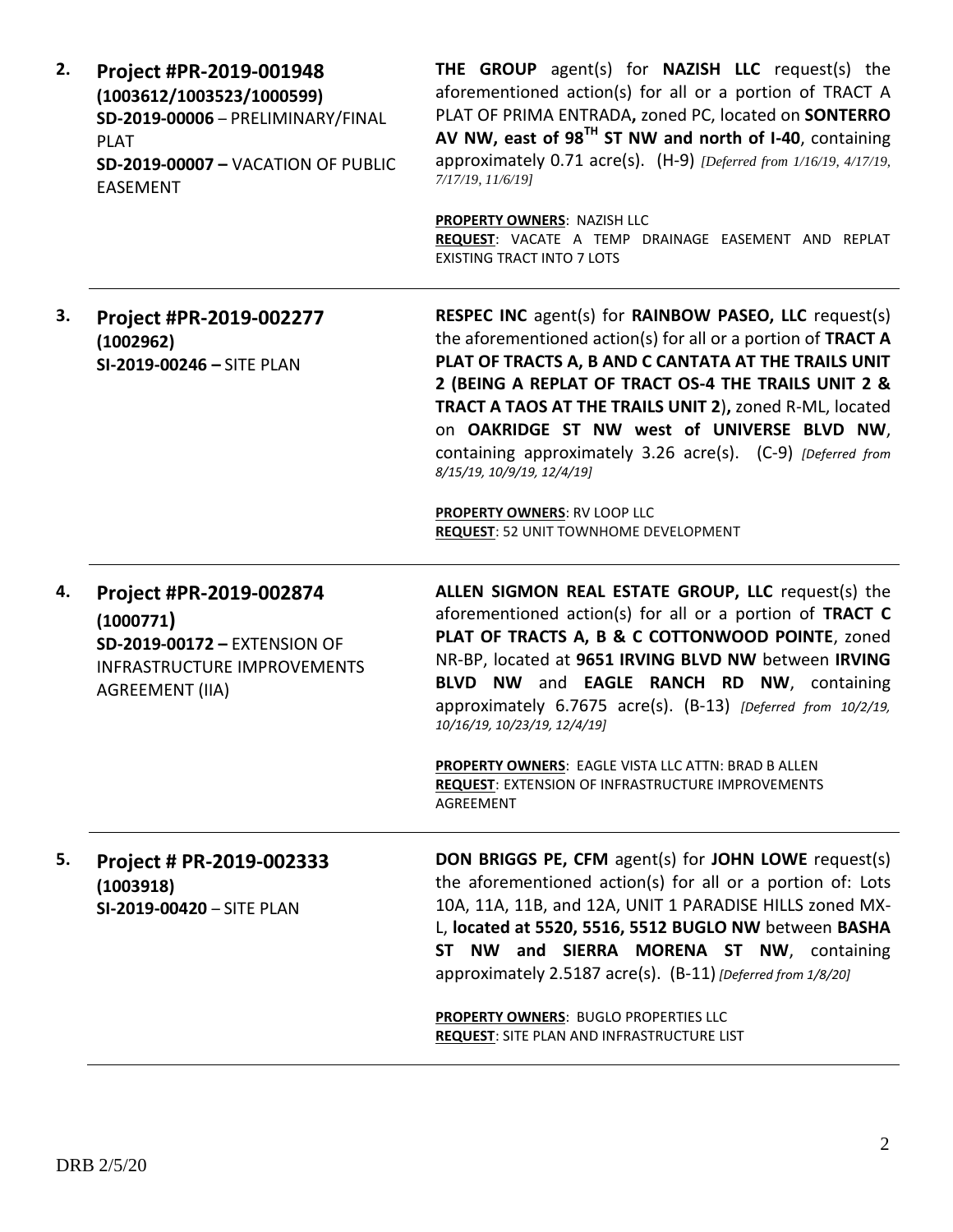**6. Project # PR-2019-003076 SI-2019-00367-** SITE PLAN

**MODULUS ARCHITECTS INC.** agent(s) for **GYPSUM FLOORING** request(s) the aforementioned action(s) for all or a portion of: **LOT 27 and LOT 28, BLOCK 29, NORTH ABQ ACRES TR A UNIT B,** zoned NR-BP, located at **6217 & 6221 SIGNAL AV NE between SAN PEDRO DR. NE and LOUISIANA BLVD NE** containing approximately 1.78 acre(s). (C-18) *[Deferred from 12/4/19, 1/15/20]*

**PROPERTY OWNERS**: FINLEY C DARRYL **REQUEST**: DRB SITE PLAN

| 7. | Project #PR-2019-002677<br>SI-2019-00252 - SITE PLAN<br><b>SD-2020-00033 - VACATION OF PUBLIC</b><br><b>EASEMENT</b><br>SD-2020-00034 - VACATION OF PUBLIC<br><b>EASEMENT</b><br>SD-2020-00032 - PRELIMINARY/FINAL<br><b>PLAT</b> | MODULUS ARCHITECTS, INC. agent(s) for CARLISLE<br><b>ASSOCIATES LP</b> request(s) the aforementioned action(s) for<br>all or a portion of TRACTS A & B CARLISLE & INDIAN<br>SCHOOL SUBDIVISION BEING A PART OF BLOCKS 16 & 17<br>AND A PART OF BLOCKS 14 & 15 NETHERWOOD PARK<br>SECOND FILING EXCLUDING PORTIONS OUT TO R/W,<br>zoned MX-M, located at the NEC of INDIAN SCHOOL RD NE<br>and CARLISLE BLVD NE, containing approximately 10.2<br>acre(s). (H-16) [Deferred from 8/21/19, 8/28/19, 9/18/19, 10/23/19,<br>10/30/19, 11/6/19, 12/4/19, 12/18/19, 1/15/20, 1/29/20] |
|----|-----------------------------------------------------------------------------------------------------------------------------------------------------------------------------------------------------------------------------------|---------------------------------------------------------------------------------------------------------------------------------------------------------------------------------------------------------------------------------------------------------------------------------------------------------------------------------------------------------------------------------------------------------------------------------------------------------------------------------------------------------------------------------------------------------------------------------|
|    |                                                                                                                                                                                                                                   | <b>PROPERTY OWNERS: CARLISLE ASSOCIATES C/O ROSEN ASSOC MGMT</b><br><b>GROUP</b><br>REQUEST: 120,000+ SF RETAIL DEVELOPMENT, RIGHT-OF-WAY<br>DEDICATION, VACATE PORTIONS OF 2 PUBLIC UTILITY EASEMENTS                                                                                                                                                                                                                                                                                                                                                                          |
| 8. | Project # PR-2019-003199<br>SI-2019-00424 - SITE PLAN                                                                                                                                                                             | <b>CLARK CONSULTING ENGINEERS agent(s) for ABQ AIRPORT</b><br><b>LODGING, LLC</b> request(s) the aforementioned action(s) for<br>all or a portion of: LOT 3A-2A, BLOCK 1, SUNPORT PARK,<br>zoned NR-BP, located at 3021 FLIGHTWAY SE between<br>UNIVERSITY and TRANSPORT, containing approximately<br>1.9 acre(s). (M-15) [Deferred from 1/22/20]                                                                                                                                                                                                                               |
|    |                                                                                                                                                                                                                                   | DRODERTY OWNERS: DHOENIY TWO LIMITED DARTNERSHID                                                                                                                                                                                                                                                                                                                                                                                                                                                                                                                                |

**PROPERTY OWNERS**: **PHOENIX TWO LIMITED PARTNERSHIP REQUEST**: SITE PLAN FOR HOTEL DEVELOPMENT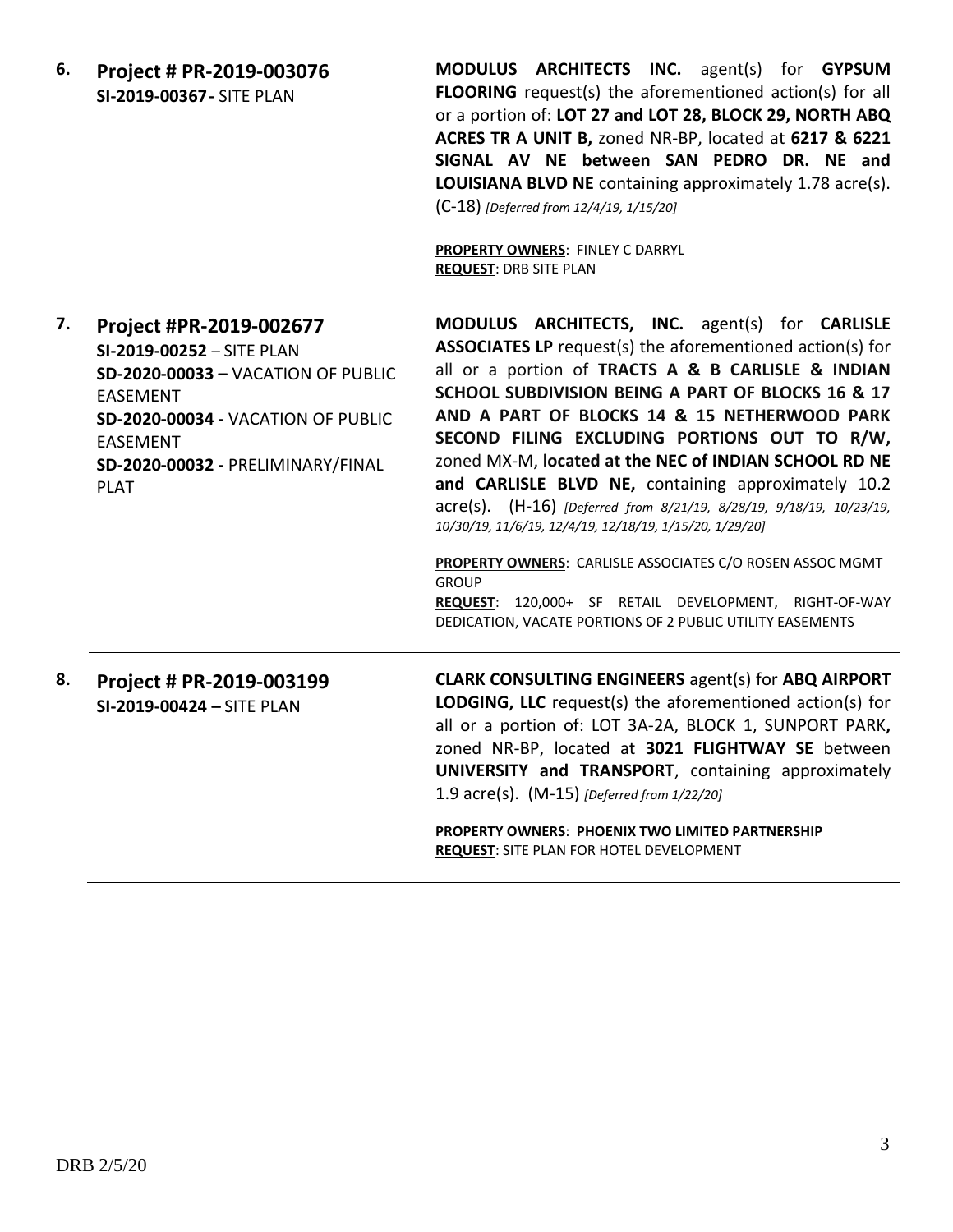**9. Project # PR-2018-001499 VA-2020-00026 –** BULK LAND PLAT **SD-2020-00002 –** VACATION PUBLIC EASEMENT **SD-2020-00003** – VACATION RIGHT-OF-WAY **Westside Blvd SD-2020-00008 -** VACATION RIGHT-OF-WAY **Navajo Dr SD-2020-00009 -** VACATION RIGHT-OF-WAY **Gordon Ave SD-2020-00010** - VACATION RIGHT-OF-WAY **Mason Dr SD-2020-00011** - VACATION PUBLIC EASEMENT **SD-2020-00012** - VACATION PUBLIC EASEMENT **SD-2020-00013** - VACATION PUBLIC EASEMENT **SD-2020-00014** - VACATION PUBLIC EASEMENT **SD-2020-00015** - VACATION PUBLIC EASEMENT

**CSI – CARTESIAN SURVEYS** agent(s) for **WESTWAY HOMES, LLC** request(s) the aforementioned action(s) for all or a portion of: TRACTS L, M and N PLAT FOR ANASAZI RIDGE UNIT 1, LOTS 4-9 BLOCK 7, LOTS 10-11 BLOCK 8, LOT 12 BLOCK 12, LOTS 2-10 BLOCK 14**,** UNIT 5 PARADISE HEIGHTS, zoned MX-L & R-1B, located at on **McMAHON BLVD** between **KAYENTA ST NW and UNIVERSE BLVD NW**, containing approximately 7.1015 acre(s). (A-10)

**PROPERTY OWNERS**: WESTWAY HOMES LLC & CITY OF ALBUQUERQUE **REQUEST**: SUBDIVIDE 21 LOTS INTO 1 LOT, VACATE AND GRANT EASEMENTS, VACATE AND DEDICATE RIGHT-OF-WAY

### *MINOR CASES*

| 10. | Project # PR-2019-002412<br>SD-2020-00001- PRELIMINARY/FINAL<br><b>PLAT</b> | SANDIA LAND SURVEYING LLC agent(s) for JOHN E. AND<br>CYTHINA A. MECHENBIER request(s) the aforementioned<br>action(s) for all or a portion of: TRACTS 18 & 19 of LAS<br>LOMITAS BUSINESS PARK, zoned NR-BP, located at 1300 &<br>1310 CUESTA ARRIBA CT NE, containing approximately<br>2.0209 acre(s). (D-16) [Deferred from 1/15/20, 1/22/20] |
|-----|-----------------------------------------------------------------------------|-------------------------------------------------------------------------------------------------------------------------------------------------------------------------------------------------------------------------------------------------------------------------------------------------------------------------------------------------|
|     |                                                                             | <b>PROPERTY OWNERS: LFT LAS LOMITAS LLC</b><br><b>REQUEST: COMBINE TRACTS 18 &amp; 19</b>                                                                                                                                                                                                                                                       |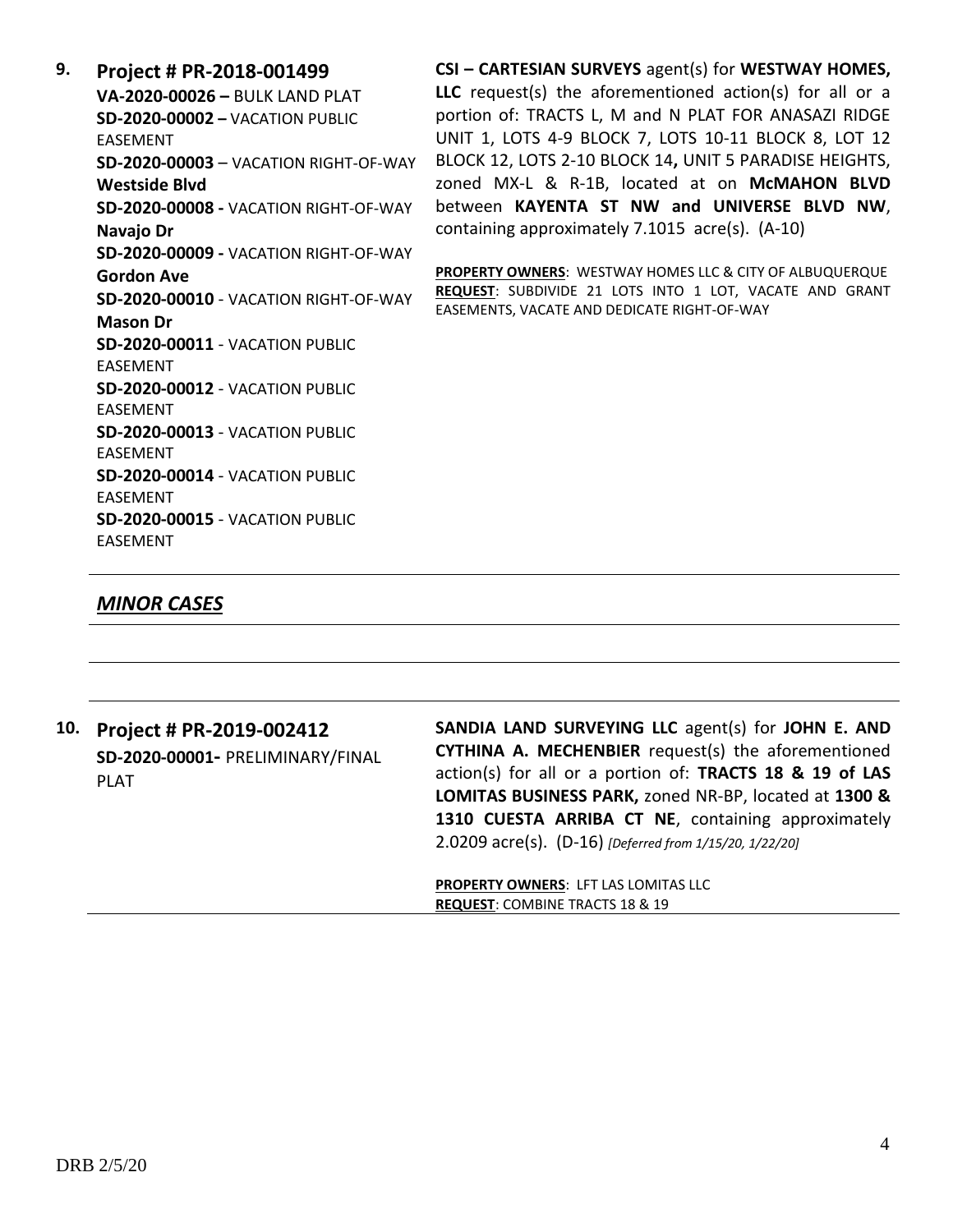| 11. | Project # PR-2019-002766<br>(AKA PR-2020-003270)<br>SD-2020-00020 - AMENDMENT TO<br>PRELIMINARY PLAT                                   | MATT ARCHULETA W/DEKKER, PERICH, SABATINI agent(s)<br>for FIRST FINANCIAL CREDIT UNION/RON MOOREHEAD<br>request(s) the aforementioned action(s) for all or a portion<br>of: TR 1A-2-A-3 PLAT OF TRS 1A-2-A-1, 1A-2-A-2 & 1A-2-A-3<br>RENAISSANCE CENTER CONT 3.0001 AC LOT 1A2A3& TR<br>1A-2A-@ PLAT OF TRS 1A-2-A-1, 1A-2-A-2 & 1A-2-A-3<br>RENAISSANCE CENTER CONT 5.4234 AC, zoned MX-M<br>located on UNION WAY DR NE between MISSION AVE NE<br>and MONTANO RD NE containing approximately 5.0<br>$\text{acre}(s)$ . (F-16) [Deferred from 1/22/20]<br>PROPERTY OWNERS: FIRST FINANCIAL CREDIT UNION, KEN WILLIAMS<br><b>ENTERPRISES INC</b><br><b>REQUEST: PROPERTY LINE ADJUSTMENT</b> |
|-----|----------------------------------------------------------------------------------------------------------------------------------------|---------------------------------------------------------------------------------------------------------------------------------------------------------------------------------------------------------------------------------------------------------------------------------------------------------------------------------------------------------------------------------------------------------------------------------------------------------------------------------------------------------------------------------------------------------------------------------------------------------------------------------------------------------------------------------------------|
| 12. | Project # PR-2018-001695<br>SD-2020-00029 - VACATION OF PRIVATE<br><b>EASEMENT</b><br>SD-2020-00028 - PRELIMINARY/FINAL<br><b>PLAT</b> | NOVUS PROPERTIES LC, (MICHAEL MONTOYA, TRULA<br>HOWE) request(s) the aforementioned action(s) for all or a<br>portion of: TRACT A-2-B FOUNTAIN HILLS PLAZA, zoned<br>NR-C, located at 4590 PARADISE BLVD NW, containing<br>approximately 5.4531 acre(s). (C-12)<br>PROPERTY OWNERS: NOVUS PROPERTIES LLC<br>REQUEST: VACATION OF FLOATING EASEMENT, MINOR SUBDIVISION<br><b>PLAT</b>                                                                                                                                                                                                                                                                                                        |
|     | 13. Project # PR-2019-002939<br>SD-2020-00030 - PRELIMINARY/FINAL<br><b>PLAT</b>                                                       | ARCH + PLAN LAND USE CONSULTANTS agent(s) for DAVID<br>AND REBECCA GONZALES request(s) the aforementioned<br>action(s) for all or a portion of: 009 LOS HERMANOS ADD<br>EXC S4 FT LOT 9, LOS HERMANOS ADDITION, zoned R-1C,<br>located at 4622 CARLTON ST NW, containing approximately<br>$0.7379$ acre(s). (G-15)<br>PROPERTY OWNERS: GONZALES DAVID XAVIER PEDRO &REBECCA<br><b>MARIE RVT</b><br><b>REQUEST:</b> SUBDIVIDE 2 EXISTING LOTS INTO 4 LOTS                                                                                                                                                                                                                                    |

## *SKETCH PLAT*